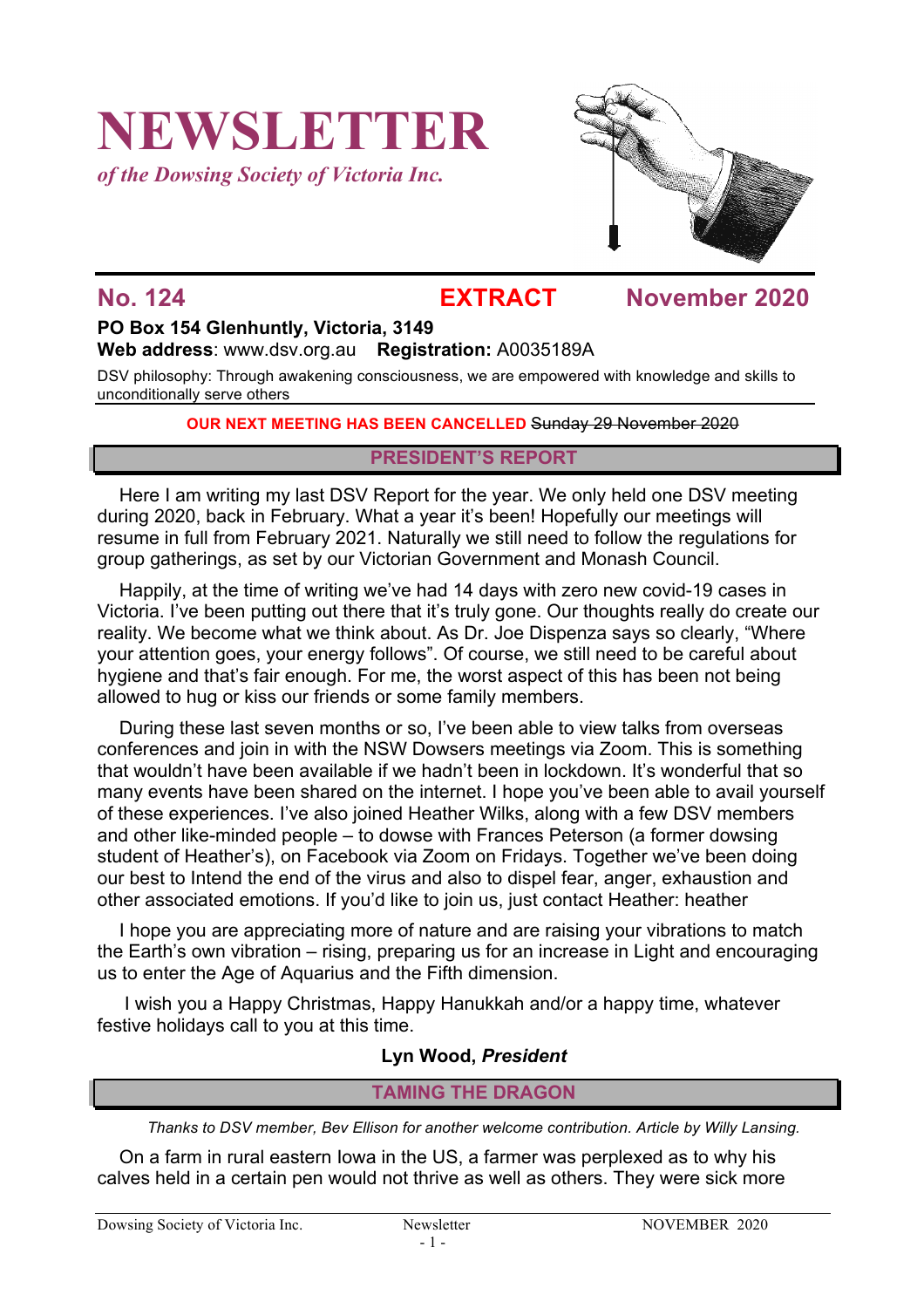often, and developed rougher coats of hair than calves placed in pens nearby. When he moved them out of the pen, they would do much better, but when he returned them the problems would recur.

To "correct" them he places wooden, six-pointed stars at the points where the energy lines enter and leave the site. Resembling the Star of David, each star functions as a vortex. The pattern of joints in the construction of each of these shapes determines the "positive" or "negative" spin on the energy that flows through it, depending on how the star is oriented at the site.



"I hang them up, positive and negative,

on each line that needs it. In those pens where the calves were doing bad, there were two negative energy lines crossing right in the centre and where they crossed over was the hot spot," he continued. "After I treated them, they became the best pens. The calves' coats got shiny and their weight gain picked up."

#### **UNITED AT LAST**



This story started about three years ago when I received a phone call from my friend Nadia. She asked me if I could check out a primary school in Melbourne, which was established in 1927. Nadia had contacted me because she had two granddaughters attending and there were lots of problems at the school. Most seemed to stem from a newly appointed principal at the school.



Nadia told me she only had one granddaughter left at the school, Sophia. Like many youngsters, she was very bright, sensitive and psychic. Sophia, was in grade 2. She had a problem going to the toilet in the main building of the school. As soon as she got home from school, she'd run to get to the toilet. She became braver after talking about it with her mother and confided in a few friends.

One girl named Summer, came from a clairvoyant family. To this family, the invisible world was very real. Summer told Sophie, "Oh, that must be the spirit of the girl who runs to me when the bell rings and we're standing in line.

When Sophia and Summer's mothers found out about this, they decided to look into the past history of the land the school was built on.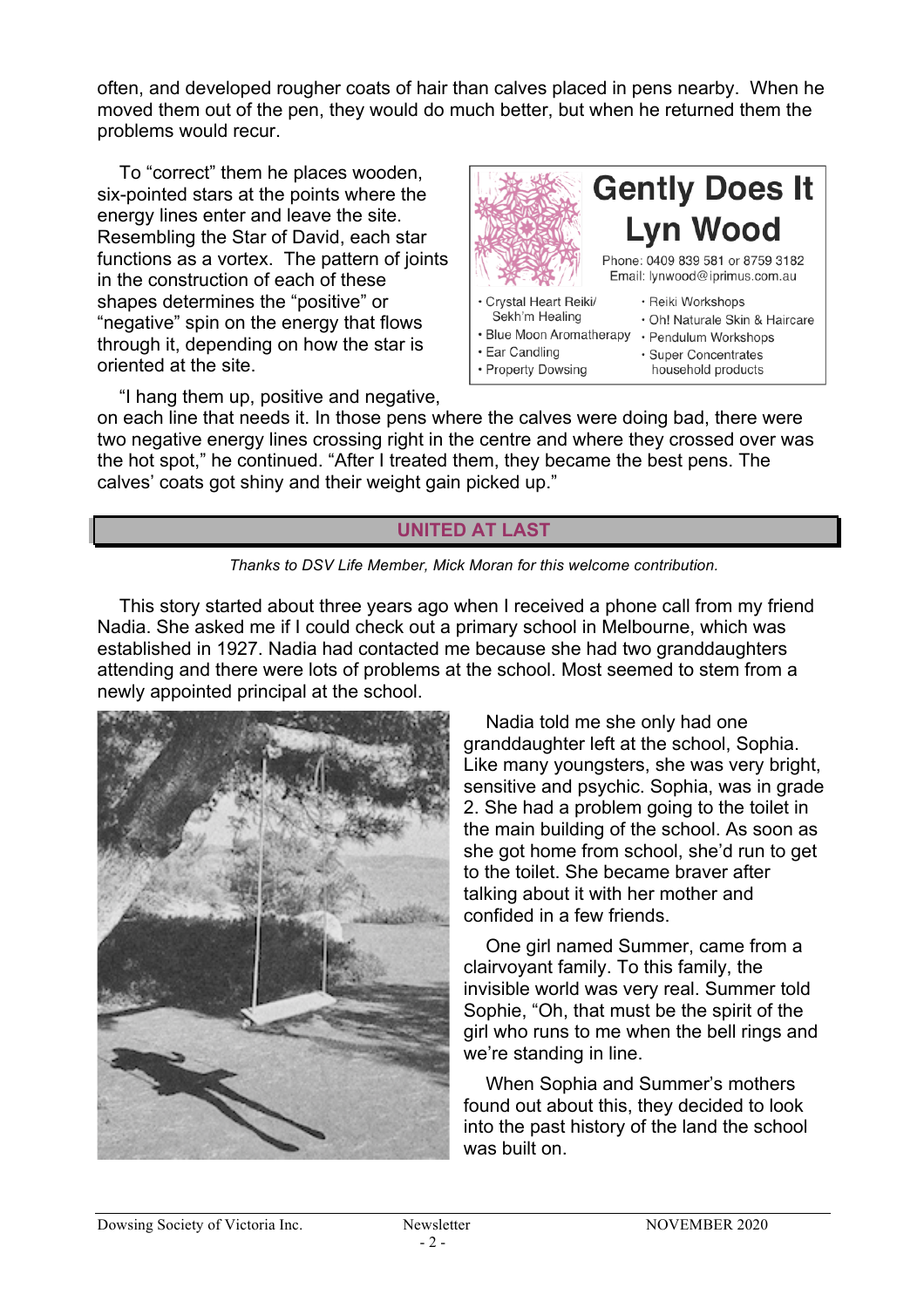They went to the local Historical Society. There, an older volunteer, told them the tragic story that she had heard years before. There had been a small homestead on that exact land. The home was occupied by a husband and wife and two children. The oldest child was a nine-year-old girl named Maree. The other child was a baby boy, who was about fifteen months old.

One day both parents had to go out, leaving Maree in charge of her little brother.

No one really knows what happened on that fateful day, except that the house caught fire and both children died in the flames. I was able to help Maree and her baby brother to leave, allowing the two children to finally be reunited at last and at peace.

You can contact Mick here: energydowsing@hotmail.com or via his Facebook group: "How to Dowse with Rods and Pendulums".



### **DOWSING A FLAT CLOCK BATTERY**



When so many shops were closed during Melbourne's recent strict Stage 4 covid conditions, so many items we just take for granted couldn't be accessed.

I have two travel clocks, one for the bathroom and one on my office desk. (I often find that quicker to check, rather than going to my computer or phone.) When the office travel clock stopped quite soon into the restrictions, I put it aside and had the bathroom clock doing double duty.

Then its battery stopped, but I just happened to notice there was a flicker of a bit of spasmodic ticking. So, I dowsed. I kept it very simple. In the No direction, I scrambled the frequency of the clock's very low battery level. Then in the Yes direction, I transformed the energy to expand the battery power to its optimum best until I had an opportunity to get a new battery installed.

It worked, though a day later I needed to dowse again. Easy enough. After about three times, the clock continued.

Then I had the bright idea to put the other clock next to it, for entrainment to encourage it to start again too. No luck at all. Instead, doing that just managed to stop the one that had been working. So, I put the one with the totally flat battery away and dowsed to bring the other back to life.

Once the shops reopened I bought a new battery for the clock that certainly needed it. The other one continued working for almost four weeks, by which time I figured it deserved a totally new battery.